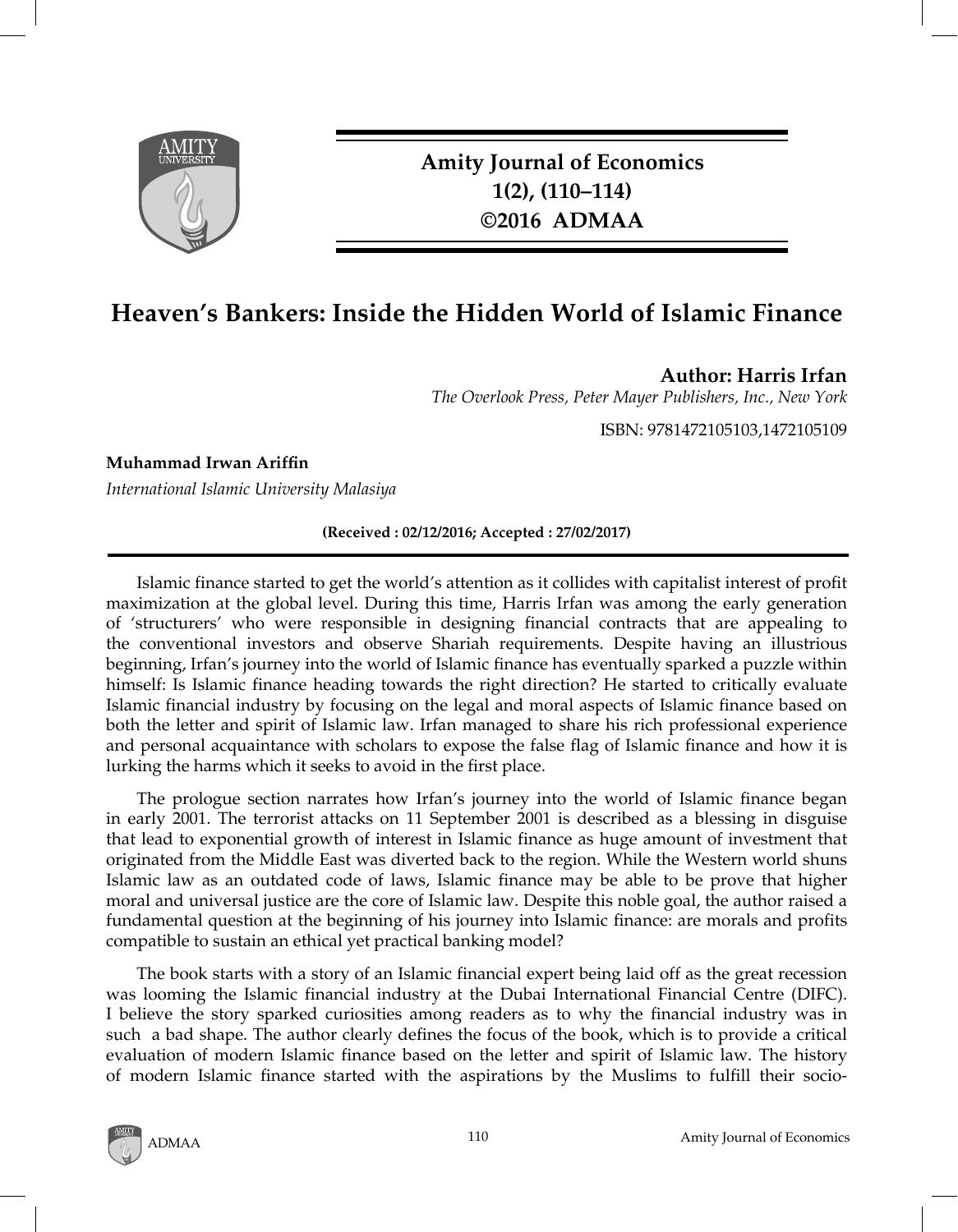#### Volume 1 Issue 2 2016 **AJECO**

economic needs while observing the Shariah requirements, which are basically interest-free with profit-sharing arrangements. Unfortunately, these Islamic banks failed to realize the promise of development due to many weaknesses that are inherent in the practice. The great potential of Islamic finance managed to pull global conventional banks to join the wagon by opening Islamic windows and they successfully managed to compete with the original Islamic banks due to their comparative advantages. These global conventional banks had the upperhand in Islamic financial industry since they possess bigger pool of funds, greater expertise in banking system, better sales network, plus the regulatory-legal requirements that tend to accommodate the conventional banking operations.

The author then tried to clear the general misconception about Islamic finance, where Islamic finance is not simply interest-free, but it is loaded with values that are derived from the objectives of Islamic law. The author explains the fundamentals of Islam and how the religion shaped the evolution of Islamic law from the time of the Prophet (peace be upon him) to the codification of commercial law and the spread of money economy during the Crusades. He then narrates origin of money and emphasizes that its role should be limited to medium of exchange since interest seems to be commonly prohibited across religion and censured by philosophers.

The following three chapters relate the roles of scholars and bankers of Islamic finance. The scholars play the major role in interpreting the principles of finance from the sources of law. The fundamental rule in Islamic commercial law is that all financial transactions must be free from two elements: riba, and uncertainty. While the author spends several pages and paragraphs at explaining the technical implications and arguments of these prohibitions, he did not address the plausible justifications intended in the spirit of Islamic law. In addition to that, the author simply mentioned the blanket prohibition of riba as decreed by scholars to justify why riba is not permitted in investment loans as well. The authors could have better refuted the claim of bankers on the permissibility to charge interest on investment loans based on the following arguments. Firstly, commercial loans were prevalent during the Prophet's time since the main source of income of Makkah was trade. Secondly, by referring to the same farewell sermon that the author described in Chapter 2, where the Prophet annulled the riba of his uncle, al-Abbas ibn Abdul Muttalib (Muslim, 2006). Al-Abbas is known as a benevolent person which renders it impossible to assert that he was charging interest on consumption loans given to the poors. Instead, the riba was charged on loans given to the rich merchants of Makkah (Siddiqi, 2004).

On its birth, modern Islamic finance was facing a supply-side constraint due to lack of available products. This opportunity managed to attract global banks to set up Islamic wings manned by professional bankers under the guide of Shariah scholars. At the beginning, the scholars would study the investors requirements with the help from the professional bankers and design contracts that accommodate both the investors preference and Shariah law. After numerous engagements between the scholars in developing Islamic financial contracts, naturally the professional bankers would be able to grasp the Shariah requirements and managed to structure these financial contracts under a minimal intervention by the scholars. Later, many global banks found out that these financial contracts could easily be replicated, and this explains why many global banks did not hesitate to lay off their Islamic finance specialists during the world financial crisis despite their illustrious contributions at the early development stage.

According to the author, Islamic finance thrusted into the world stage when some conventional bankers who are muslims have taken the responsibility to develop Islamic finance as their personal jihad to promote Islam. These bankers suffered from cognitive dissonance as they found that many practices of conventional finance are against their religious belief. The

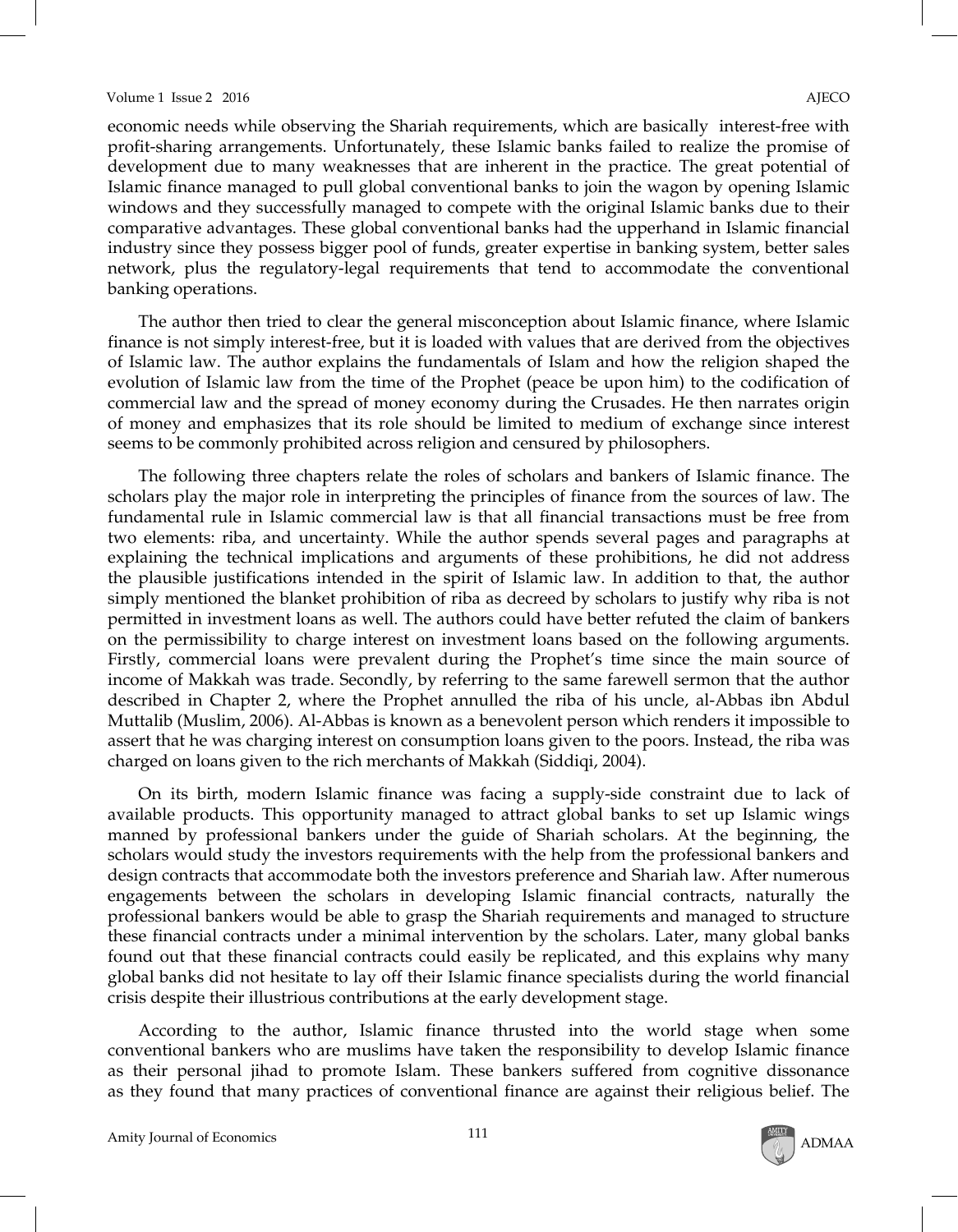rapid progress of Islamic finance was also due to the involvement of Shariah scholars who were astounded by the huge fees paid to them for their fatwas by global conventional banks. However, the author did not discuss the inherent conflict of interest from this fees payment that may have caused the Islamic law to be compromised at the initial development of Islamic finance under the pretext of necessities and temporary solutions. Unfortunately, as the story unfolds, the involvement of global banks in promoting Islamic finance has changed from an initially strategic decision to an opportunistic behavior. This seems to confirm the suspicions that the global big banks were simply tempted by the huge profit opportunity and not really about promoting ethical finance. Hence, when the world economy was in turmoil, the banks immediately laid off the Islamic financial experts, and some even wind up their Islamic windows and ascribe it to strategic business decisions. Another interesting point mentioned by the author was on the possibility that bank is not an Islamic concept. Unfortunately, he did not elaborate this point in greater length.

Throughout the book, the author emphasizes that morality and justice in issues related to wealth, which are universal across religion and inherent in human common sense, are lacking in modern financial markets. He draws similarities on the prohibition of riba in Christianity and Islam, but riba managed to sweep into Christianity via contractum trinius, an elaborate medieval ruse where three separate contracts of investment, sale of future profit, and insurance against lost, are combined to circumvent the Church's prohibition of riba. The three contracts, while individually adhere to the letter of the Church Law, when they are combined in a single contract they defeat the spirit of the Law. This is where the author tried to draw parallel with the evolution progress in Islamic finance. The application of bai al-inah, commodity-murabahah or tawarruq, where complex contracts are tailored by Shariah scholars to accommodate the risk appetite of investors while not breaking the literal prohibition of riba. He is worried that Islamic finance seems to follow the same route in Christianity where eventually the effects of riba will be common in financial contracts. While the simple form of riba is still regarded as not permissible, these complex Islamic financial products produce results that are similar to riba-based contracts in conventional banking. Borrowing the phrase used by the author twice in the book with some modifications: if it looks like a riba, smells like a riba and acts like a riba, then it is a riba.

From the various success stories narrated in the book, I could easily identify reverse engineering as the standard of operation in Islamic finance where products are invented and crafted based on the risk and profit preference of the investors. Regardless of how intricate the investors' preference for raising money, the Shariah scholars seem to be able to design or endorse a product that suits both their clients' demand and Shariah requirements. The ability of our scholars to produce practical solutions is a clear evidence of their brilliant minds at understanding the working of financial industry. Unfortunately, the role of scholars in many Shariah boards nowadays is limited to evaluation and endorsement of products, they are no longer actively involved in product development (Bakar, 2016). Worst, the established legal algorithm template in product development process could be replicated easily (Al-Jarhi, 2016), which cost many Islamic finance practitioners to lose their job to their conventional counterparts. The prevailing practice of reverse engineering method in the industry also suggests that the scholars depict a reactionary behavior in the industry, where they act based on demand from the investors and finding counterparts of conventional products. They lack the motivation to initiate the forward engineering approach, where they should be proactive at the forefront of Islamic finance by developing products that carry both the letter and spirit of the law. The scholars are not aggressive enough at throwing ideas how Islamic finance should be and what are the financial products that should be the main instruments that better reflect the objectives of law and promote public interest.

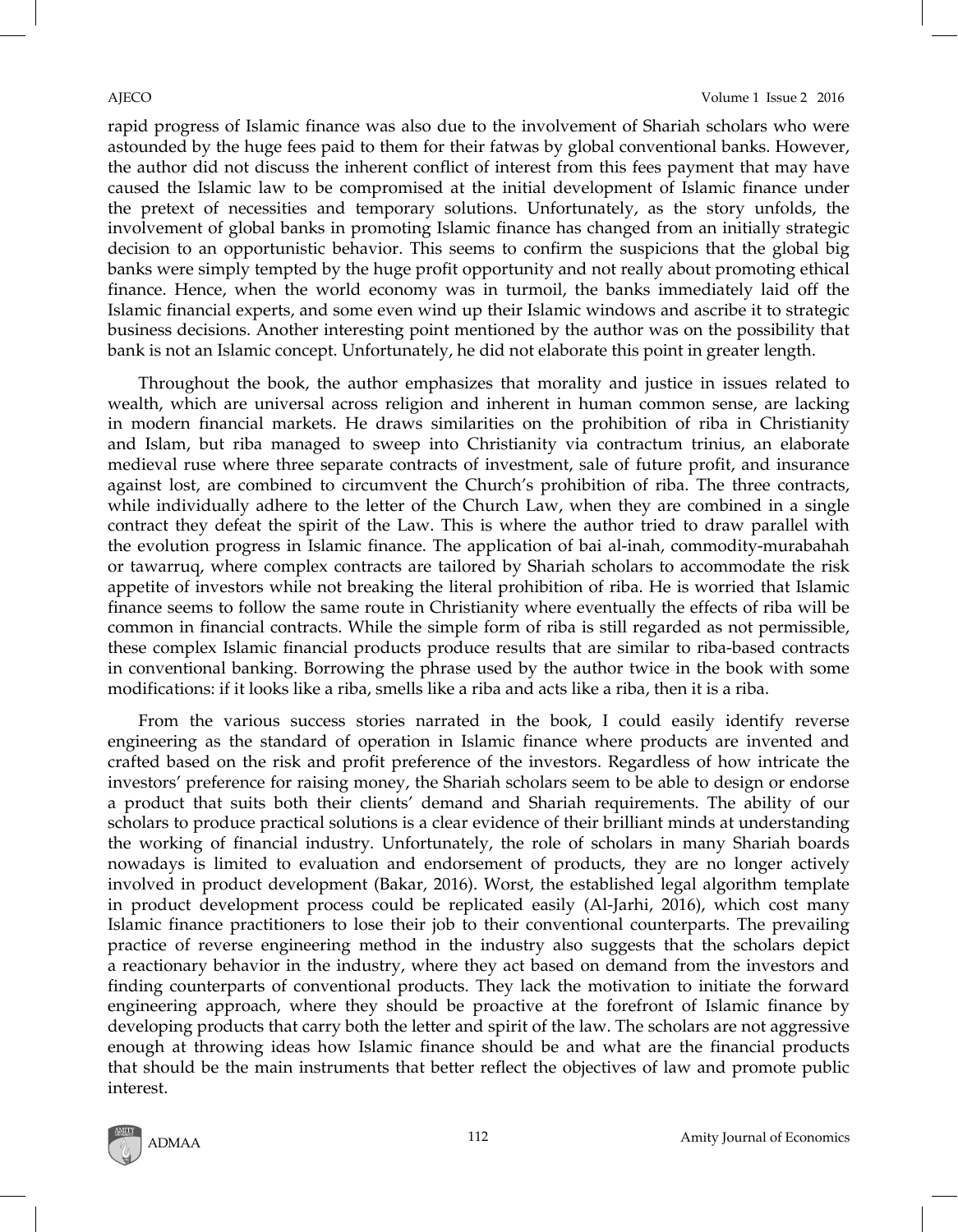#### Volume 1 Issue 2 2016 **AJECO**

Nevertheless, the roles played by the scholars seem to be improving. When modern Islamic finance was born, the scholars seem to compromise a lot on Shariah requirements in order to protect and support the young industry. These concessions were given on the pretense of necessities and temporary due to no available alternatives. The scholars remind the industry that the concessions were intended to be temporary until a better solution is found. Unfortunately, some of these concessions were abused by the bankers where they even replicate the contracts and mass produce it to the market. As the industry matures, there were times where the scholars managed to flex their muscle and did not budge to the demands of investors that violate the Shariah. Few scholars were brave enough to question the prevailing practice in the industry and suggest for radical solutions, albeit the cold response from the industry.

While there are numerous financial contracts in Islamic heritage as explained by the author, a vast majority of contracts in modern Islamic finance are derived from sukuk. The main factor for huge interest in sukuk is due to its features that are similar to conventional bonds, hence making it easier for investors to comprehend and fulfill their preference for fixed returns in Islamic finance. The standard operation of sukuk involves the creation of special purpose vehicles (SPV) as intermediaries in charge of the underlying assets between investors and borrowers. As with other contracts in Islamic finance that involve the creation of SPVs, the complex structure of these contracts bears similar traits to the contractum trinius, where the application of legal tricks to circumvent the law is biased towards the protection of the interest of investors, rather than arising from a genuine situation of needs and public interest.

The author argued for ethical finance by explaining the economic dimension of finance, which really impressed me as an economist. Although some Shariah scholars tend to emphasize on creation of wealth as more important than distribution (Bakar, 2016), many Muslim economists who always stressed that the main role of financial sector is to support the creation of wealth from real economic activities, not simply through monetization process. This is a haunting issue in conventional finance as well (see, for example, Levine, 1997; Cecchetti & Kharroubi, 2015). The global debt has risen to \$152 trillion in 2016, which is at 225 percent of world GDP, is at an all time high (International Monetary Fund, 2016). This shows that somehow finance has derailed from its original task to support the real sector: the monetization process has lead us with greater debt that produces smaller amount of real wealth, and we have to create more real wealth in order to serve our financial obligations.

From the book, I conclude that the greatest challenge to develop a true Islamic finance industry is to change the mindset of Muslims and non-Muslims who are looking for ethical finance to accept the risk from profit and loss sharing based contracts. There is no use of having more scholars with cognitive dissonance and more brave in promoting changes in the industry if the society is not ready to embrace the risk that is concomitant with the change.

With regard to the technical aspects of the book, I found that the writing style of the book is very casual and easy to understand by the public. The author did an excellent job at simplifying the technical descriptions of many Islamic financial products throughout the book. Many hadiths used throughout the book are retrieved from the canonical collections, and many juristic opinions were quoted from the primary books of Islamic law since the classical period until today. This referencing style increases the reliability of the facts and opinions discussed by the author throughout the book. The notes on Arabic-English transliteration and 32 pages of glossary of Islamic terms are very helpful to assist non-Arab readers to comprehend the issues discussed in the book.